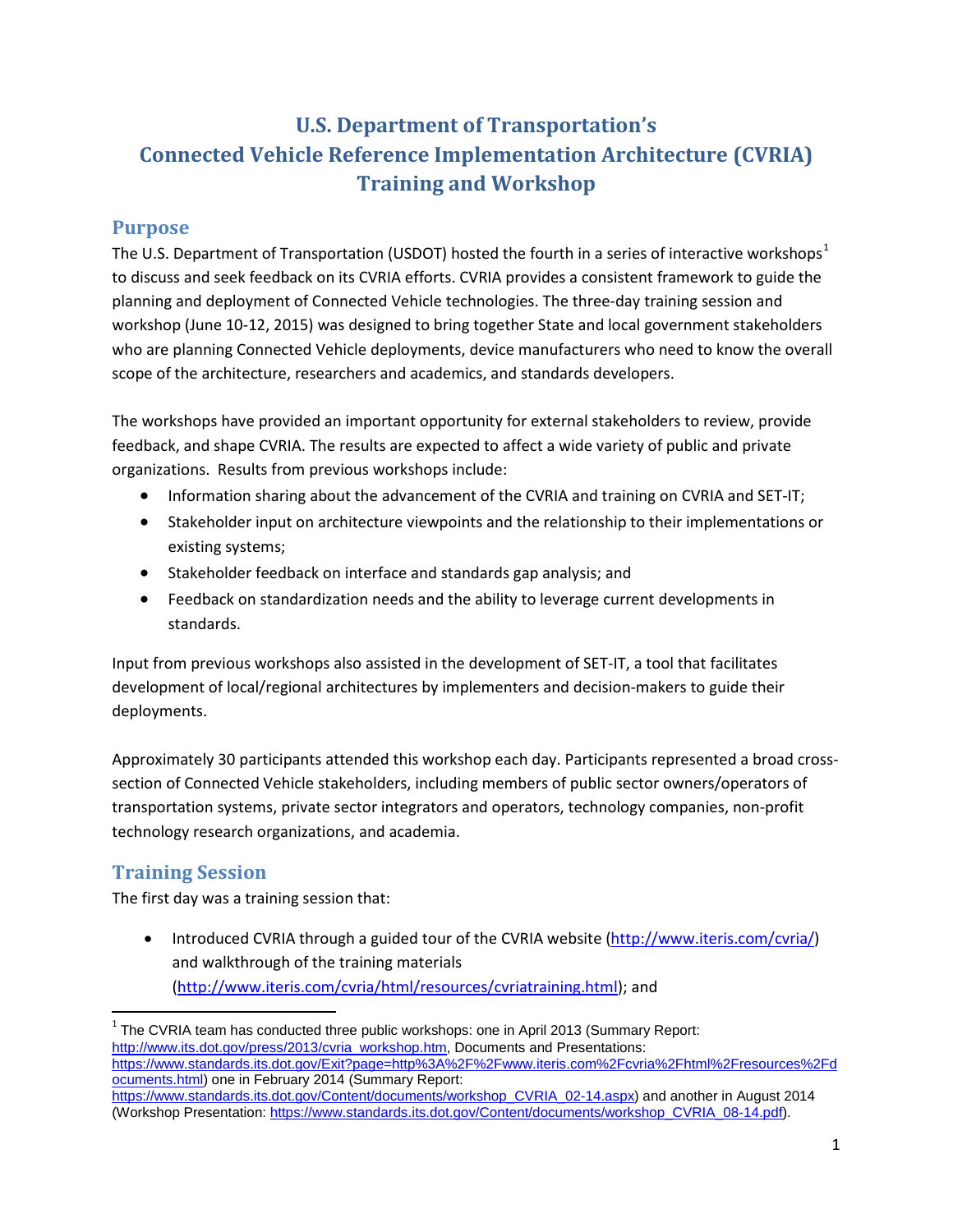• Provided training on SET-IT [\(http://www.iteris.com/cvria/html/resources/tools.html\)](http://www.iteris.com/cvria/html/resources/tools.html). Participants followed along as the presenter walked through the SET-IT training [\(http://www.iteris.com/cvria/html/forms/setittrainingform.php\)](http://www.iteris.com/cvria/html/forms/setittrainingform.php). Participants were able to comment on the current design and add input on future versions by discussing the potential purposes and desired attributes of the SET-IT tool.

Throughout the training, it was expressed that the architectures defined in the CVRIA website are one approach to the architecture and there are other potential approaches to engineering each individual application. The approaches found on the website are meant as a starting point for planners and decision makers to visualize the overall scope and use tools like SET-IT to personalize application architectures to best fit their individual needs and resources.

Please see Appendix A for the Training Session Agenda.

#### **Workshop Sessions**

The following two days were focused on presentations and discussions focused on the latest results of Connected Vehicle architecture developments and standards analyses.

#### **Architecture Discussions**

The first day of the workshop began with a set of presentations focused on the architecture and identified, for participants, how to find standards recommendations within the CVRIA. The Architecture team presented on updates and expectations for CVRIA 2.0. Next steps for CVRIA include:

- Release of version 2.0 in July 2015;
- Updates throughout the 2015 year, resulting in CVRIA 2.1; and
- Integration of CVRIA into the National ITS Architecture in 2016 version (current version 7.1 of the National ITS Architecture will become version 8.0 when unified with CVRIA).

Participants asked questions about how the viewpoints were developed. The Architecture team clarified that they did not develop any applications. Instead, the Intelligent Transportation Systems Joint Program Office (ITS JPO) and modal partners contracted with stakeholders and technology experts to develop Concepts of Operations, System Requirements, and demonstrated prototypes. Using the information from these efforts, the Architecture team developed the viewpoints. The team noted that they continually seek input to improve and/or provide alternative options to the viewpoints.

The discussion also focused on the goal of CVRIA. The team noted that a critical goal for CVRIA is to facilitate technical interoperability, but that it does not require implementers to make applications have an identical "look and feel." It was also emphasized that CVRIA is not intended for making detailed design choices, but rather for helping planners and decision makers to visualize the overall scope of the system to be designed.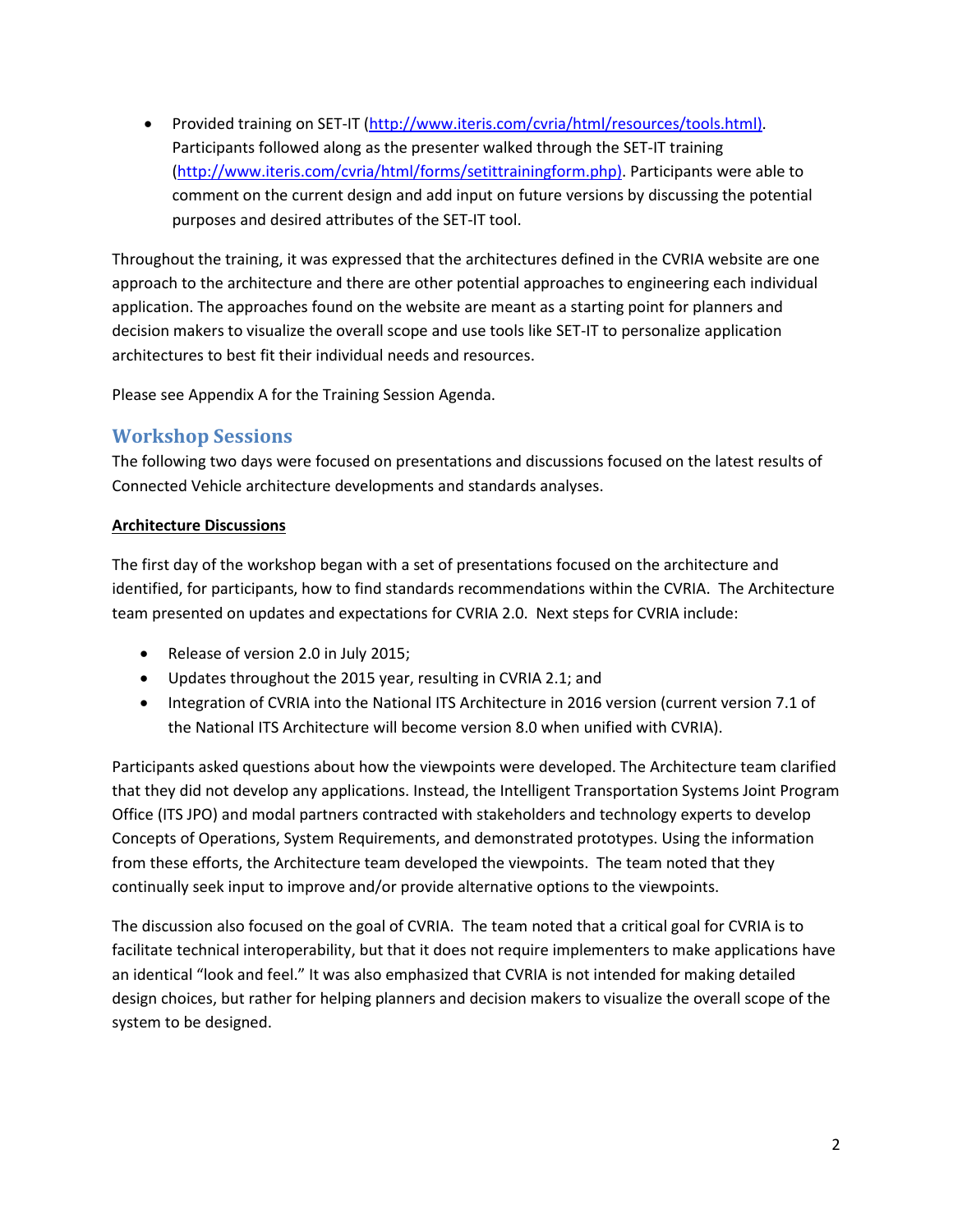#### **Standards Discussions**

The second set of presentations focused on the analyses regarding standards for a comprehensive cooperative ITS environment. The presentations included a review of the status of the current, fundamental Connected Vehicle standards along with results from a U.S.-based analysis as well as analyses that have been conducted internationally. These presentations established the foundation for a more detailed discussion on standards development needs while also informing participants on the ongoing work of the USDOT and its partners.

The Standards team noted that by developing detailed architecture viewpoints, such as those within CVRIA, one is able to identify the necessary communication flows and interfaces that may require standards. In identifying this list, the analysts were able to identify required standards that benefit the public interest, existing standards that may be leveraged or modified to meet needs, and gaps.

As there is a global interest in ITS and Connected Vehicle technologies (referred to in other parts of the world as Cooperative ITS) presenters briefed participants on a number of current global standards research initiatives and discussed the potential opportunities for collaborative development of future standards. They noted that international harmonization of standards is critical to ensure a global marketplace but also helps to leverage limited budgets as well as global expertise.

Discussion with participants allowed for the clarification that not all data flows or interfaces need to be standardized; and that the analysis only seeks to identify standards when:

- Standards are in the public interest; for instance, they support the needed interoperability, security, or privacy; or
- Industry is unlikely to advance standards as there is no associated business model.

#### **Breakout Sessions**

After presentations and discussion, workshop participants separated into two discussion groups. These smaller groups allowed interested stakeholders to have more detailed discussions regarding Connected Vehicle implementation needs and tools; or standards needs and priorities.

#### **Breakout Session on Connected Vehicle Implementation and Tools**

In the exchange on architecture and implementation stakeholders discussed the potential uses of systems such as CVRIA and SET-IT along with any desired features that are currently missing in these systems. The discussion was guided by questions such as:

- *How do you currently make use of your ITS Regional or Statewide Architecture?*
- *What is the value of that tool? What features do you wish it had?*
- *Do you see these features in CVRIA and SET-IT? What other features would you find valuable?*
- *Have you begun the process of planning or developing project plans for Connected Vehicle implementations?*
- *What are the major challenges you are running into?*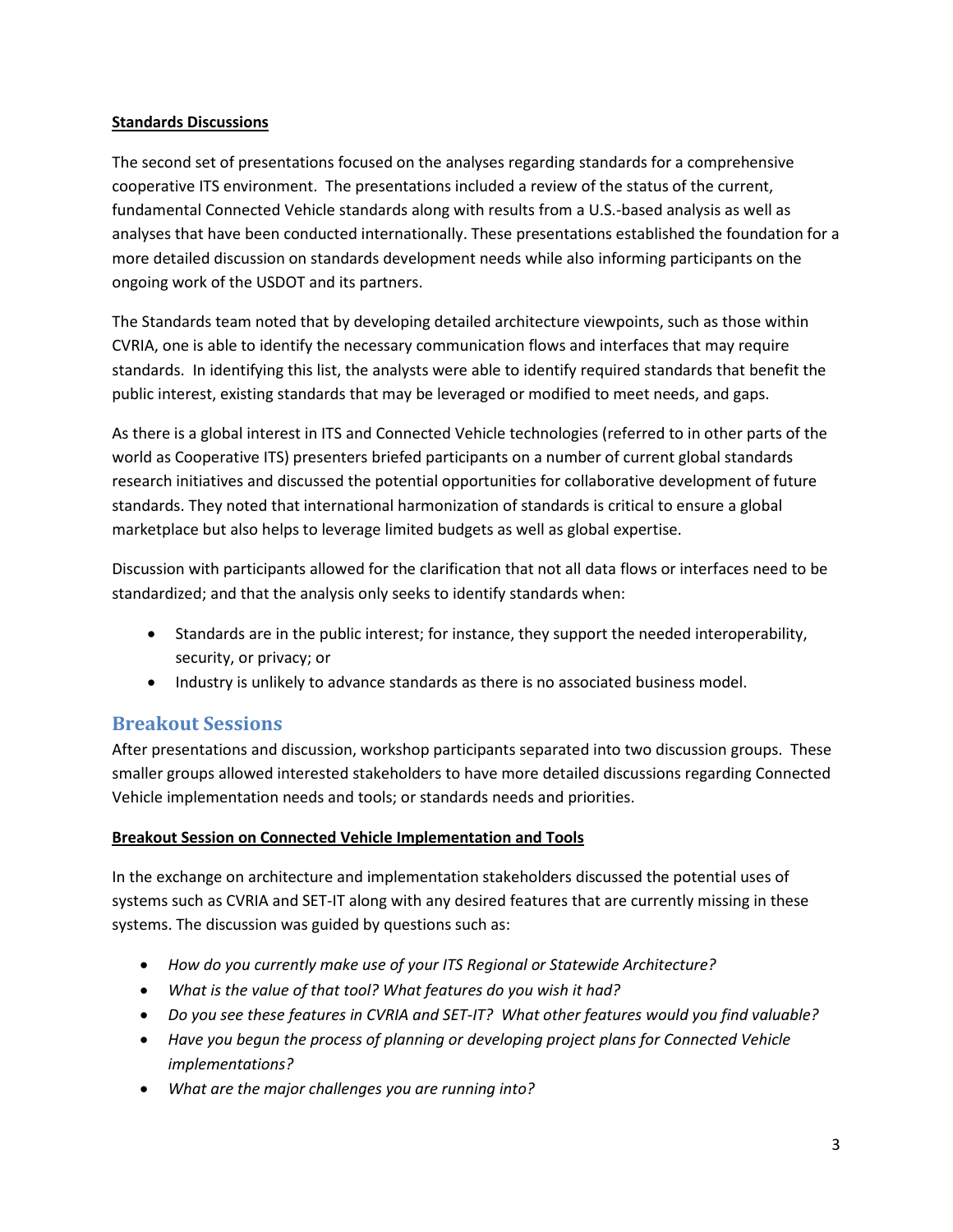• *What are key questions about interoperability that you would like to discuss?*

The exchange focused predominantly on the features and potential opportunities of the Architecture tools. Stakeholders expressed their desire for:

- A more top down approach to the SET-IT tool:
	- o Start with planning view (Turbo arch) and then go to project level (SET\_IT layer 2)
	- o Be able to show data going through the cloud
	- o Tie Layer 0/1 with Layer 2 to sync changes between them
	- o Provide an ability to import diagrams (and its data, including interfaces) from other projects as a starting point
	- o Provide an ability to import a listing of default names of core elements for a region/agency
	- o Distinguish between objects/elements that are being built as part of the project vs those that are supporting the project and we are leveraging (gray out the physical box, but not the enterprise)
	- o Show the needs statements (helpful in training/help/outreach but also CVRIA). For instance, some needs might show needs for a Curve Speed Warning app but not why that specific apps is needed.
	- o Add link to Benefits for each app once they're available.
- A way to sync the Regional ITS Architecture and the Connected Vehicle Architecture;
- A description and purpose for layer 0; and
- Guidance or exploration on back-haul communications systems;
- Guidelines for "naming", "placement", usage of architecture to drive consistency within an organization;
- Interim guidance on architecture coordination between regional versus early Connected Vehicle architectures; and
- Ability to export the methodology of CVRIA development to other domains.

As part of this breakout session stakeholders were also provided with a list of tools and products under development by the ITS JPO and FHWA to guide deployment. The group identified their greatest challenges to implementation:

- Incomplete or misinformation on technology capabilities;
- Need for guidance on how to address vulnerabilities and securing a system from end-to-end;
- Information for how to add certification processes to entities that currently do not need to be certified (e.g., Traffic Signal Controllers);
- Performance requirements; and
- Guidance on liability and obsolescence.

In discussion, participations noted that they desire that SET-IT integrate a location to access the standards that match with the exact architecture. In addition to being very helpful, they also noted their delight with the ConOps creator.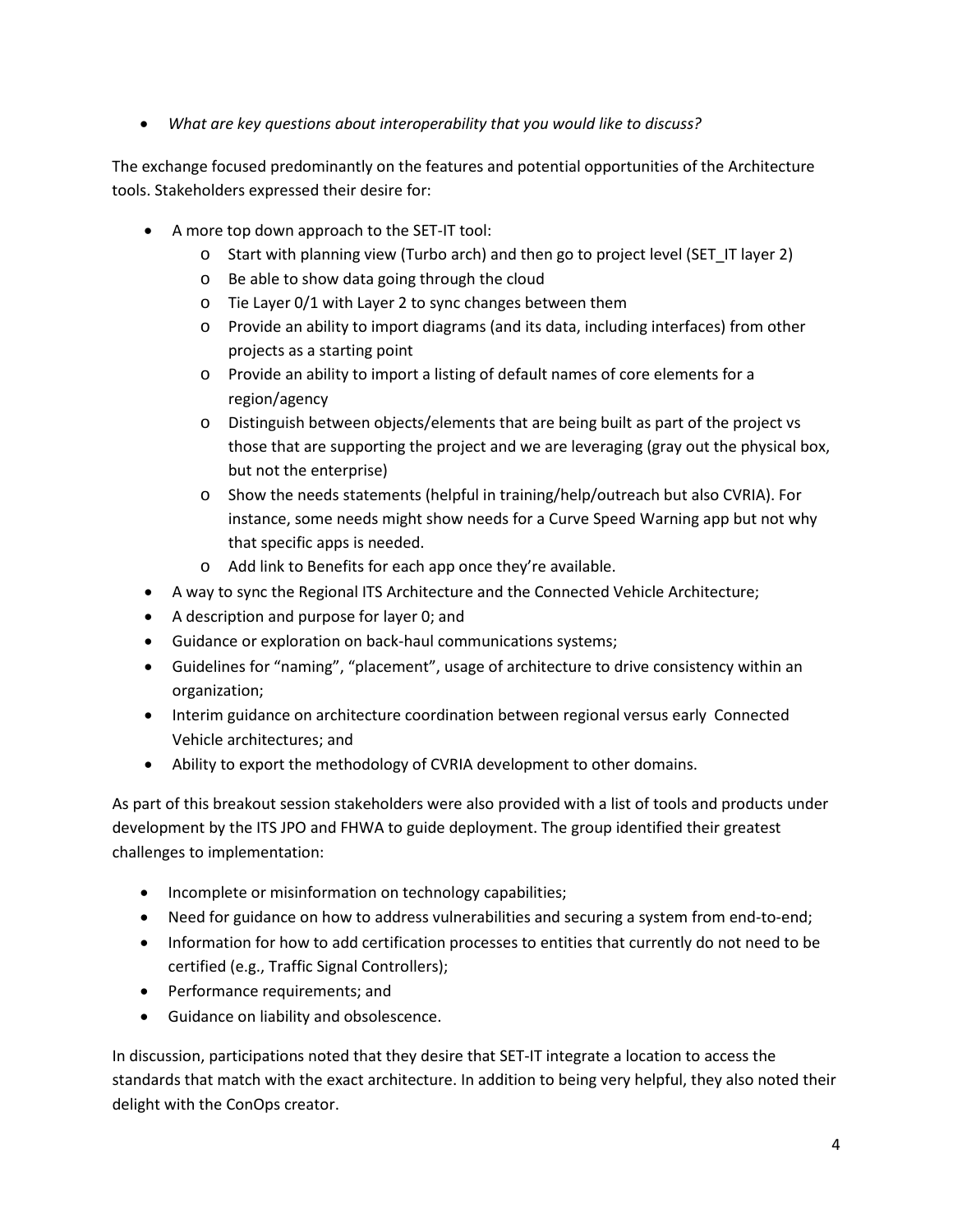The group also brainstormed a list of additional tools that would be useful for implementers, particularly when working with decision makers. Additional tools and products suggested include:

- A "sales"- type outreach document for constituents that provides information on benefits, benefits versus costs, and other aspects of the value of choosing Connected Vehicle technologies;
- Guidance on DSRC channel usage and on equipment density/siting:
	- o Information on congestion mitigation techniques
	- o Guidance for the appropriate use of at least Channel 172 and Channel 184
	- o Service Channel planning
- Guidance on mitigation techniques for technology turnover, given varying lifecycles, and how to leverage existing equipment;
- Performance requirements;
- More information on Policy and the relationship of the NHTSA rule and the FHWA Guidance; and
- Simulation results from modeling, Cost Benefit Models that are up-to-date and used consistently to see benefits / impacts of applications.

#### **Breakout Session on Connected Vehicle Standards and Prioritization**

The group discussed was guided by the following questions:

- *What are your thoughts about the identification of gaps in the categories presented?*
- *What are your top standards and were they represented?*
- *Our summary included thoughts on gaps associated with existing standards. Are you in agreement with those gaps? Can you add detail to our analysis?*
- *Are there other industry standards that we should be considering? If so, what are they and why?*
- *How do you perceive that standards will enable your implementations…in other words, what do you think that standards will do for your operations?*
- *What are your thoughts regarding the harmonization of priorities in this analysis and in the ETSI, AU and SAE analyses?*

The conversation with participants focused, predominantly, on understanding the security and spectrum performance standards. A question on the current security approaches in the Ann Arbor test-bed led to a discussion on the need and usefulness of certificate-based standards and whether the certificatebased techniques are being tested for sufficiency in a Connected Vehicle Environment and whether other potential security techniques had been analyzed. The facilitators provided the participants with the NHTSA Technology Readiness report link

[\(http://www.nhtsa.gov/staticfiles/rulemaking/pdf/V2V/Readiness-of-V2V-Technology-for-Application-](http://www.nhtsa.gov/staticfiles/rulemaking/pdf/V2V/Readiness-of-V2V-Technology-for-Application-812014.pdf)[812014.pdf\)](http://www.nhtsa.gov/staticfiles/rulemaking/pdf/V2V/Readiness-of-V2V-Technology-for-Application-812014.pdf). This report accompanied the U.S. DOT's Advanced Notice of Proposed Rulemaking (ANPRM) and describes the technologies and tests completed at the Safety Pilot Model Deployment site.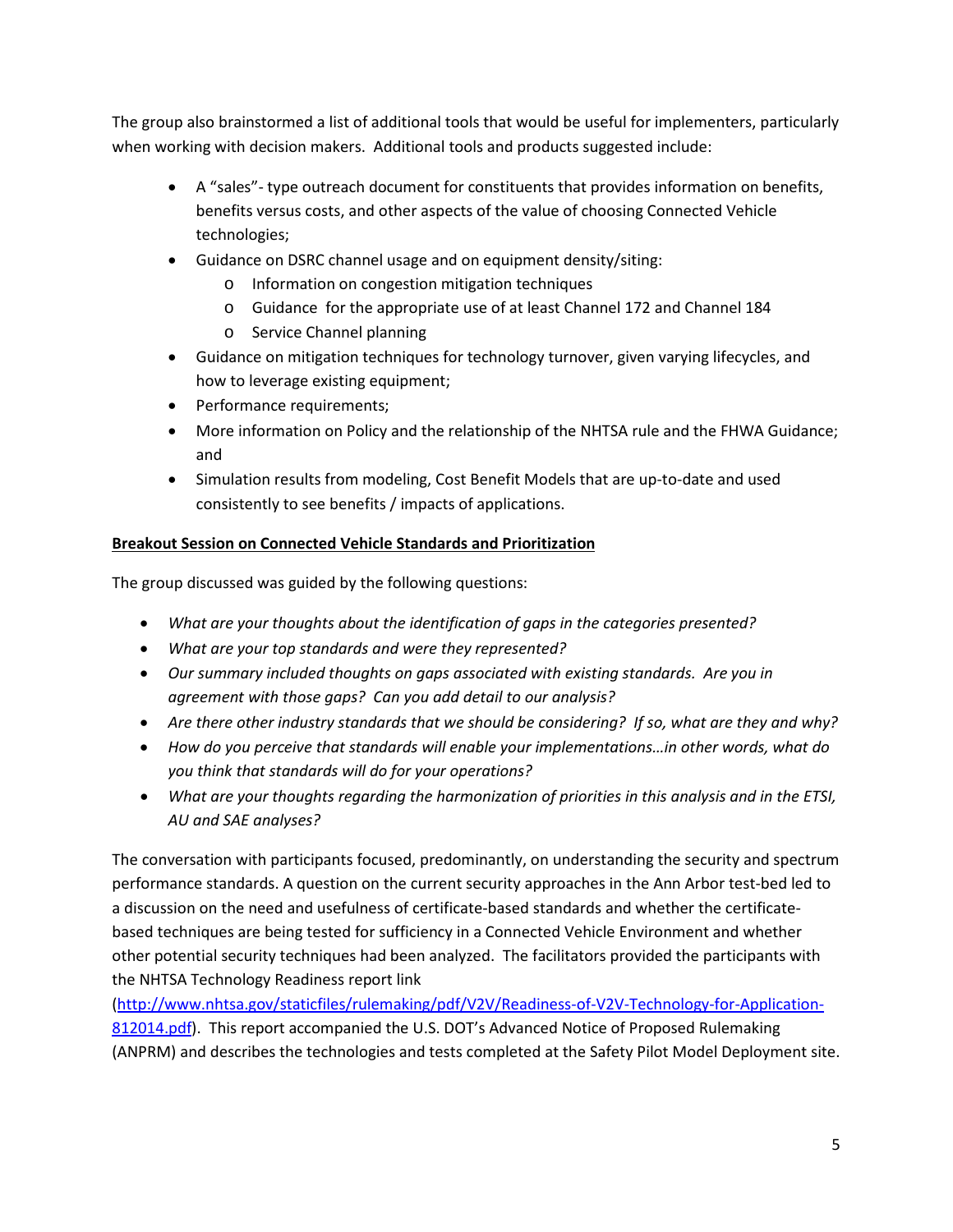Concern was voiced over a number of topics:

- The role of core required standards and their implications on security and privacy—*does implementation of a core standard with an application create other potential vulnerabilities and how will implementers know?*;
- Discrepancies in the timeline and need for security of hardware versus software when implementing in the near-term;
- The differences in securing a private versus transit vehicle and the potential problem of congesting the DSRC channel when fleets leave or return to the maintenance yards at the beginning or end of the day;
- Performance of spectrum particularly with regard to the ability to re-transmit messages in adequate time to process and react when vehicles are travelling at high speeds;
- The required memory for a certification revocation file.

The facilitators again turned to information associated with the NHTSA Technology Readiness report.

Some discussion was had on the need to measure and communicate benefits of Connected Vehicle technologies clearly, and on the need/desire for further stakeholder outreach on standards. To focus on the Connected Vehicle standards priorities, facilitators re-presented the list of priority standards from the gap analysis. The following conversation resulted in a comparison of the USDOT results versus European- and SAE-identified priorities. It was identified that the USDOT top priority gaps are directly comparable to similar analysis done in Europe as well as by SAE, although terminology differs.

## **Stakeholder Inputs and Feedback:**

- Stakeholders appeared generally impressed by the usefulness of CVRIA and the Systems Engineering Tool for Intelligent Transportation (SET-IT) in developing a regional and local architecture. Importantly, users understood that these tools provide the basic processes for developing their architectures and that they will need to provide local data and information to tailor the architecture to their specific conditions.
- Participants also commented on the thoroughness of the standards gap analysis. Through dialogue and exchanges, it was identified that the gap analysis done by the USDOT and its partners appears comparable and complementary to similar analyses done in Europe as well as by the SAE community, although terminology differs.
- Participants expressed significant interest in the cyber security, security management, and dedicated short-range communications standards within a Connected Vehicle Environment.
- Stakeholders identified that an optional Connected Vehicle 101/102 course could be added to the beginning of the workshop to ensure all participants have a sufficient technical knowledge base to gain more out of the workshop.
- Based on various discussions throughout the workshop, it appears that the products and tools that are in development with the Federal Highway Administration (FHWA) will be useful to implementers. Participants were able to identify additional tools or enhancements to current tools.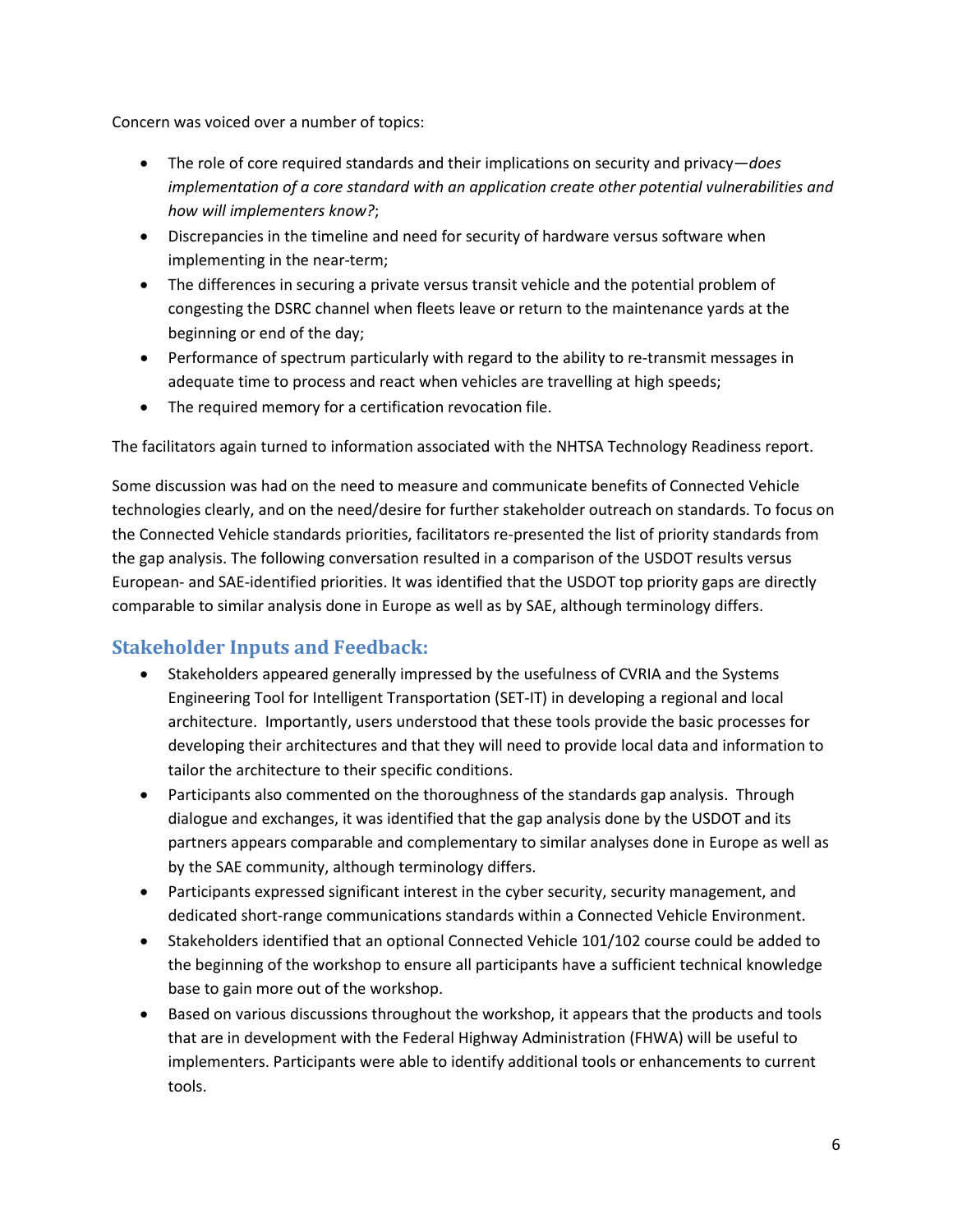#### **Workshop Participant Take-Aways**

On the final day of the workshop, stakeholders were asked for their insights from the presentations and discussions; and to identify additional material to add to this workshop for future planned workshops. Participants offered the following inputs to the CVRIA team<sup>[2](#page-6-0)</sup>:

- *The CVRIA offers what appears to be "well-bounded structural views". A consideration from other technology architectures is the need for resilience and flexibility (e.g., cockpit development is restrained by mechanical constraints, which created challenges in integrating newer technologies). A future workshop could address how Connected Vehicle technology will evolve and the plans for ensuring that standards or implementations do not solidify a certain type of technology. The question posed to the CVRIA team was, "What sorts of architecture impacts are dictated by standards and if we change standards what do we need to change in terms of the architecture?"*
- *Participants applauded the CVRIA team, noting that it was impressive to see how much work has already been accomplished.*
- *The workshop provided value in that participants noted their ability to return to their offices and inform their colleagues on the basics of Connected Vehicle technologies, some of the benefits, and the information that tools exist to help with project planning. Other questions still need to be addressed such as:*
	- o *How do participants get Connected Vehicle technologies into their planning processes? (note: ITS JPO and FHWA are performing an analysis and developing guidance/tools)*
	- o *How do participants integrate regional ITS architectures with this new CVRIA? (note: this will be part of the unified National ITS Architecture 8.0 release)*
	- o *What are the policy and regulatory implications within each State? (note: ITS JPO and FHWA are performing State/local legislative analysis)*
- *Some participants noted the need for context on the basics of Connected Vehicle (which led to the suggestion to also present CV 101 as part of the workshop). Others noted that this training/workshop event provided a significant amount of detail and that access to on-line resources is important to be able to review/re-access some of the details.*
- *Some of the participants who are implementers desire additional case studies on intersections; but also guidance on how to quantify the benefits on system performance, efficiency, and mobility. Further insights offered that implementers will need CVRIA and SET-IT to address:*
	- o *Corridors;*
	- o *Full city scales*
	- o *A needs database to support defining, at the beginning of each project, the reasons why each application is needed within that project*
- *Some participants found themselves looking into the future and asking if there was any analysis on what occurs after 20 years if you implement these technologies today. Are there consequences to be taken into account in addition to the benefits? What are the trade-offs?*
- *A key request from implementing participants is for the standardization between TMC software and "roadside" standards.*

<span id="page-6-0"></span> $2$  The bullets are a summary list of insights provided by participants that is not meant to be comprehensive, but to highlight key points that are useful to the CVRIA program managers and team in considering next steps.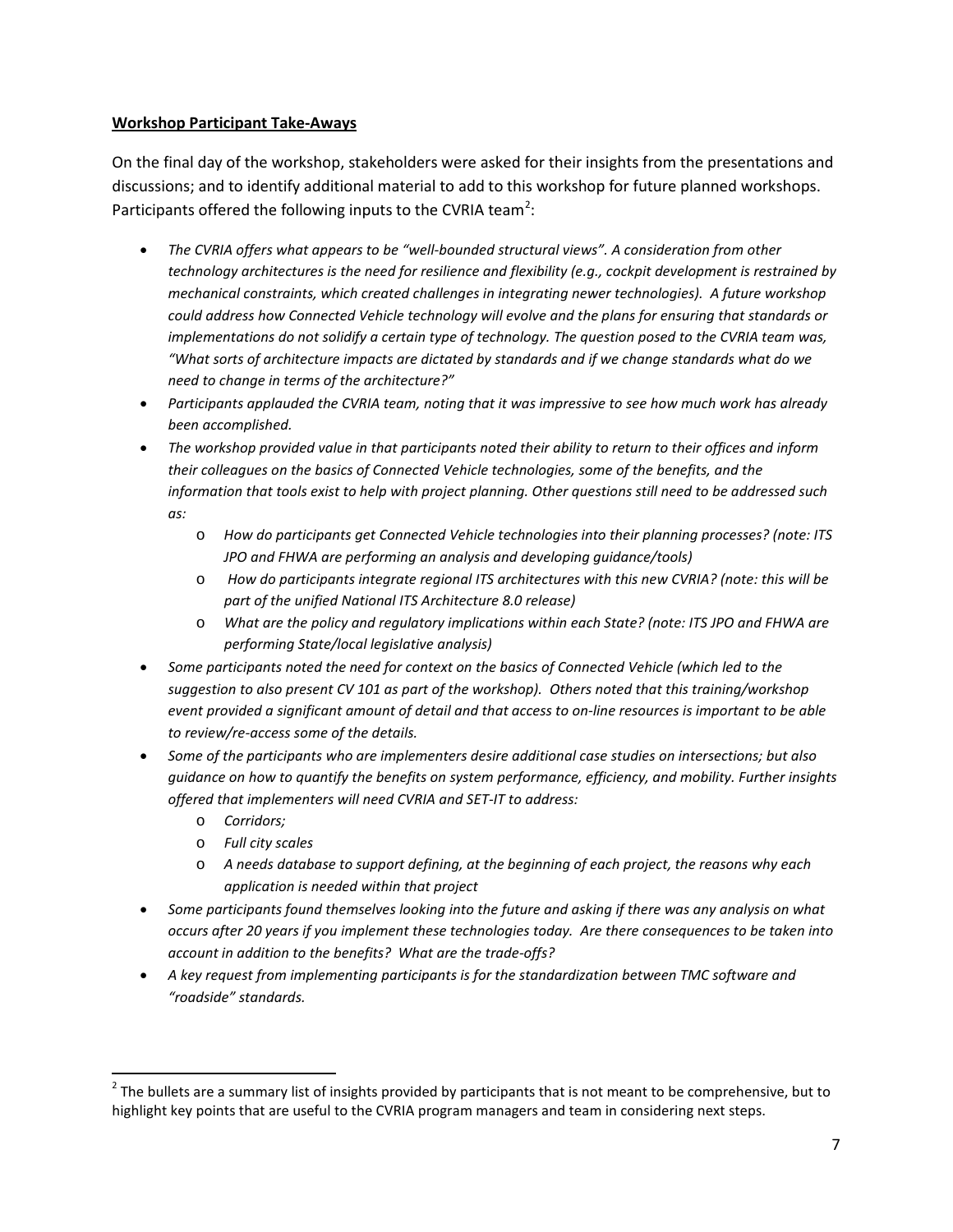- *Some participants noted the lack of participation by actors outside of transportation (e.g., consumer side, advertising and insurance). The question was asked whether there was a way to reach out to these industries that will likely play a role in the future.*
- *Participants need guidance on back-haul systems; there is a lack in bandwidth requirements for back-haul (note: ITS JPO and FHWA are developing pre-deployment guidelines through the Pooled Funds Study which is expected to address these needs).*
- *Participants desire a "tangible roadmap" that provides a clear schedule that will determine what will happen at what time. This roadmap is desired to identify when elements of Connected Vehicle technologies, applications, standards are fully deployment capable and when it is feasible to update the existing systems after deployments.*

After the discussion that resulted in these insights for the CVRIA team, the workshop was brought to a close with the CVRIA team thanking the participants for their efforts throughout the 2.5 day event.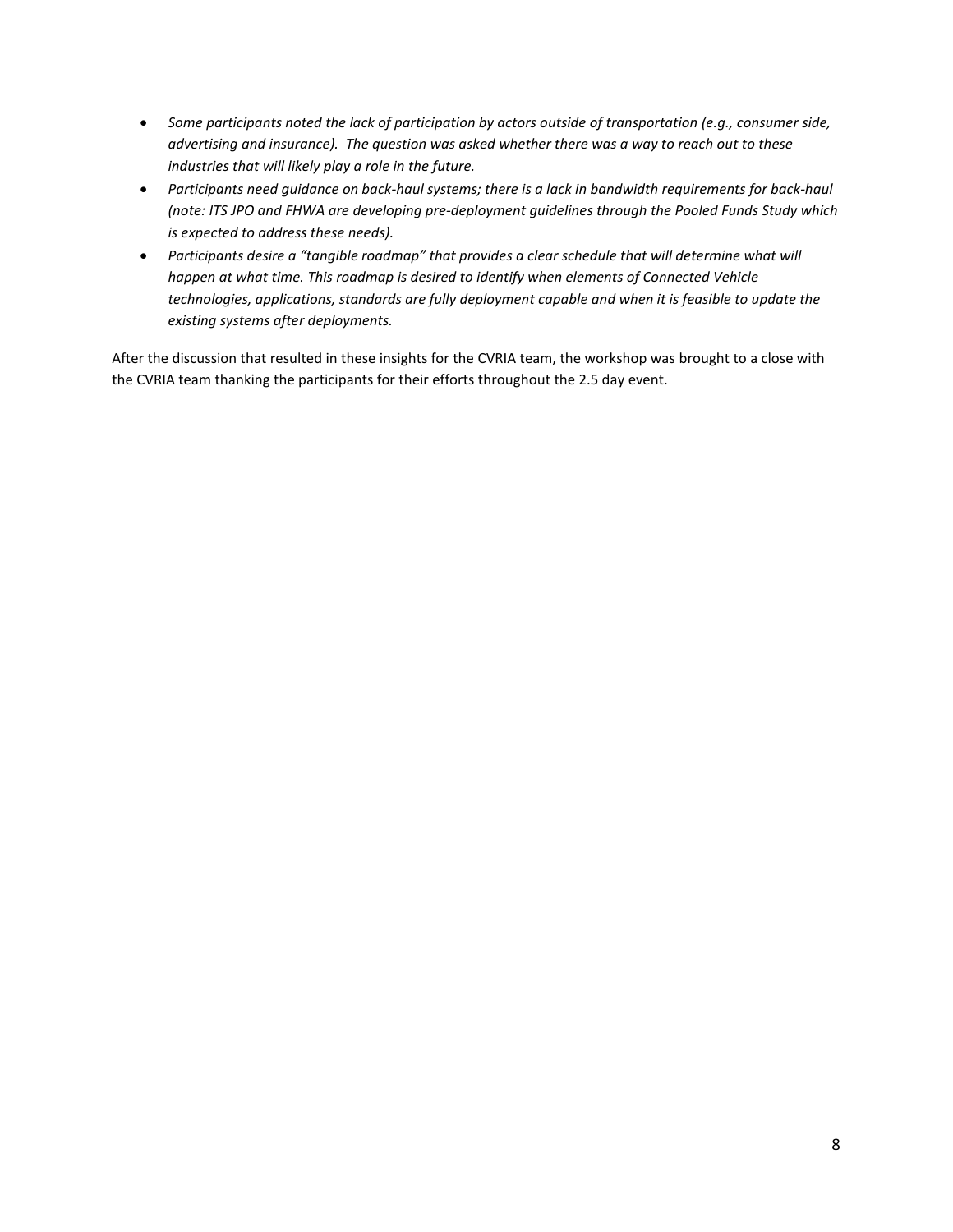# **Appendix A: Training Session Agenda**

| <b>Module</b>           | <b>Title</b>                                    | <b>Learning Outcomes</b>                                                                                                                                                          | <b>Time</b>     |
|-------------------------|-------------------------------------------------|-----------------------------------------------------------------------------------------------------------------------------------------------------------------------------------|-----------------|
|                         | Access to Draper Lab                            | Please bring a photo ID and allow for time to receive your<br>badge                                                                                                               | $8:00 - 9:00$   |
| $\mathbf{1}$            | Introduction to CVRIA                           | Explain the objectives of Connected Vehicle, the importance of<br>communications in Connected Vehicle, and the need for CVRIA.                                                    | $9:00 - 9:30$   |
| $\overline{2}$          | <b>CVRIA Website Tour</b>                       | Tour the CVRIA website and illustrate the CVRIA components.<br>Finish with an example of how a project initiator might use<br>CVRIA to inspire deployment ideas.                  | $9:30 - 10:15$  |
|                         | <b>BREAK</b>                                    |                                                                                                                                                                                   | $10:15 - 10:30$ |
| $\overline{\mathbf{3}}$ | Suggestions for<br><b>Project Developers</b>    | Explain the use of CVRIA content in project scoping,<br>stakeholder coordination, and project design.                                                                             | $10:30 - 10:50$ |
| 4                       | <b>CVRIA Use Examples</b>                       | Explain Connected Vehicle project examples and how CVRIA<br>was used in their development. Use the SEMI project<br>architecture and the new CV Smart Parking application concept. | $10:50 - 11:45$ |
|                         | <b>LUNCH</b>                                    |                                                                                                                                                                                   | $11:45 - 1:00$  |
| 5                       | Background & Intro to<br><b>SET-IT Training</b> | Explain and introduce the SET-IT software tool. Identify the<br>purpose of SET-IT in project development and list the main<br>features.                                           | $1:00 - 1:20$   |
| 6a                      | SET-IT Walk-Through                             | Identify the key features of SET-IT used to create Connected<br>Vehicle project architecture.                                                                                     | $1:20 - 1:55$   |
|                         | <b>BREAK</b>                                    |                                                                                                                                                                                   | $1:55 - 2:05$   |
| 6b                      | SET-IT Walk-Through,<br>continued               | Continue the walkthrough, focusing on the Sample Project,<br>including its content and outputs.                                                                                   | $2:05 - 2:40$   |
| $\overline{\mathbf{z}}$ | Developing a Project<br>using SET-IT            | Explain how to use SET-IT to create a project with two<br>Connected Vehicle applications and how to use SET-IT to<br>output your project.                                         | $2:40 - 3:10$   |
|                         | <b>BREAK</b>                                    |                                                                                                                                                                                   | $3:10 - 3:20$   |
| 8                       | SET-IT and the CV<br>Environment                | Understand support applications in the sample project. Explain<br>why each is important then use the previous exercise to see<br>how it affects the layer 0 (scope of project).   | $3:20 - 3:45$   |
| 9                       | Resources &<br>Conclusion                       | CVRIA, Connected Vehicle resources; closing<br>questions/answers.                                                                                                                 | $3:45 - 4:00$   |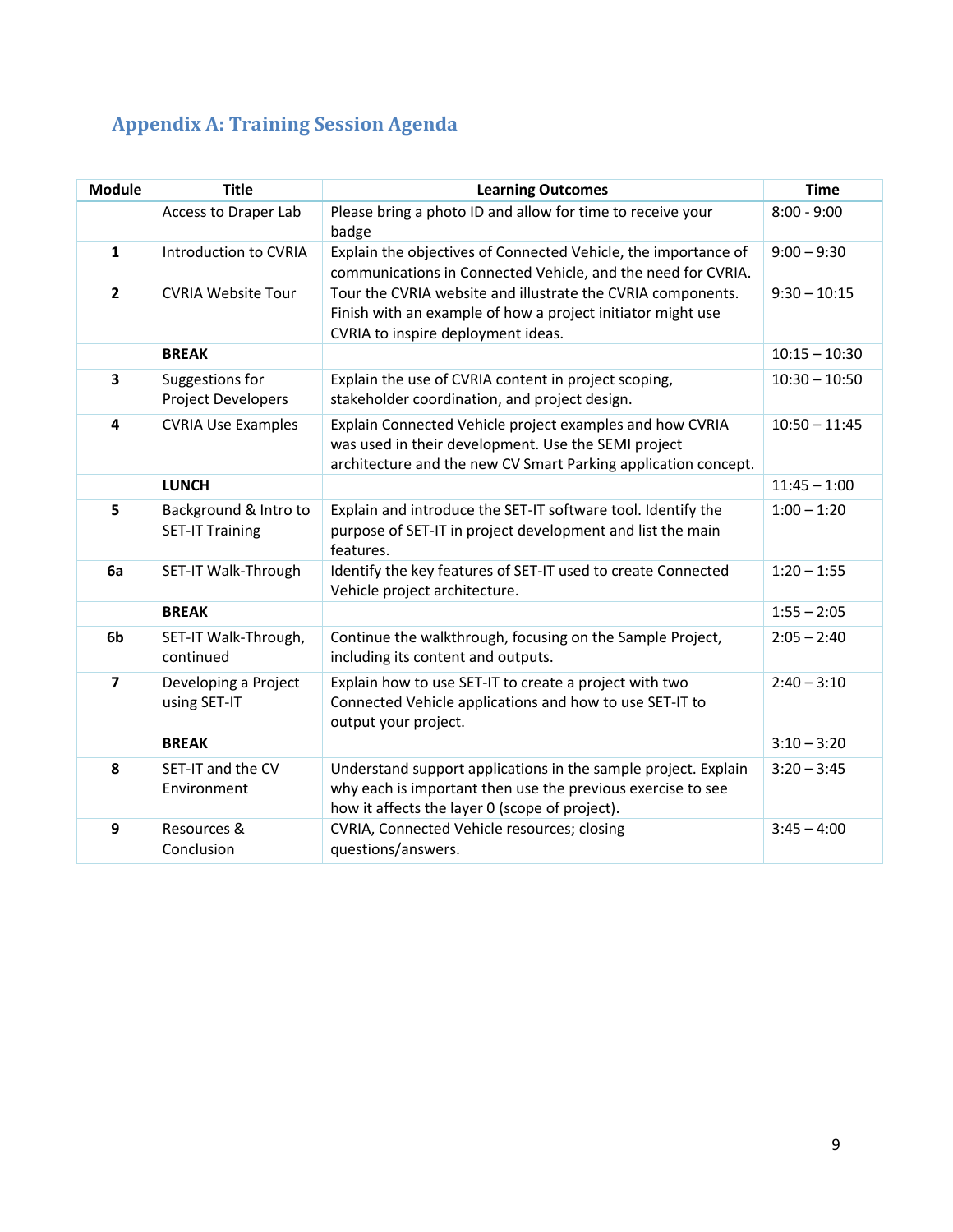# **Appendix B: Workshop Session Agenda**

## **CVRIA Workshop, Thursday, June 11, 2015**

|                                                                                                                                                                                                                                                                                                                                                                              | <b>LEAD PRESENTER</b>                                                                  | <b>Time</b>           |
|------------------------------------------------------------------------------------------------------------------------------------------------------------------------------------------------------------------------------------------------------------------------------------------------------------------------------------------------------------------------------|----------------------------------------------------------------------------------------|-----------------------|
| <b>Access to Draper Lab/Receipt of Badge</b><br>(please be prepared to show picture identification)                                                                                                                                                                                                                                                                          | <b>Draper Lab</b><br>555 Technology Square,<br>Cambridge, MA 02139<br>$(617)$ 258-1000 | 8:00-9:00am           |
| Welcome: Dr. Kaigham (Ken) J. Gabriel, CEO, Draper Lab                                                                                                                                                                                                                                                                                                                       |                                                                                        | $9:00 - 9:15$ am      |
| Introduction:<br>Objectives of Workshop<br>Context: Importance of CVRIA and Standards analysis<br>٠<br>Architecture Update<br>$\bullet$<br>Standards update<br>$\bullet$                                                                                                                                                                                                     | <b>Suzanne Sloan, USDOT</b>                                                            | $9:15-9:30am$         |
| <b>Architecture Update:</b><br>Standards in CVRIA<br><b>Communications Viewpoint</b><br>$\circ$<br>Mapping to OSI model<br>$\circ$<br>Differences with NTCIP<br>$\circ$<br>What can be expected with Version 2<br>Next steps with Version 2.1 and 2.2, eventual integration with<br>$\bullet$<br><b>US National ITS Architecture</b><br><b>Question session</b><br>$\bullet$ | <b>David Binkley, Iteris</b><br>Tom Lusco, Iteris                                      | 9:30am-11:30 am       |
| <b>Break</b>                                                                                                                                                                                                                                                                                                                                                                 |                                                                                        | 10:30-10:50am         |
| <b>Summary of Current Relevant Standards Development Activities:</b><br>Update on SAE J2735, SAE J2945.x<br>Update on NTCIP<br>$\bullet$<br>Update on ISO 19091 standard                                                                                                                                                                                                     | <b>Blake Christie, Noblis</b>                                                          | 11:30 am $-$ 12:00 pm |
| Lunch                                                                                                                                                                                                                                                                                                                                                                        |                                                                                        | 12:00pm-1:15pm        |
| <b>Standards Analysis Update:</b><br>Overview                                                                                                                                                                                                                                                                                                                                | <b>Suzanne Sloan, USDOT</b>                                                            | 1:15pm-1:30pm         |
| Gap Analysis from Australian, European (ETSI, TNO), and others                                                                                                                                                                                                                                                                                                               | <b>Suzanne Sloan, USDOT</b>                                                            | 1:30pm-2:00pm         |
| Review of Analysis Approach and Gap Analysis Summary:<br>Methodology/Approach to Determine Gaps and Priorities<br><b>Summary of Recommended Priorities</b><br>Question session                                                                                                                                                                                               | Chris Karaffa, Booz Allen<br>Hamilton (BAH)<br>Jim Marousek, BAH                       | $2:00-3:00$ pm        |
| <b>Break</b>                                                                                                                                                                                                                                                                                                                                                                 |                                                                                        | $3:00 - 3:15$ pm      |
| <b>Break out Groups - Instructions:</b>                                                                                                                                                                                                                                                                                                                                      | <b>Suzanne Sloan, USDOT</b>                                                            | $3:15-3:30$ pm        |
| Discuss: Technical Exchange on Implementation<br>(1)                                                                                                                                                                                                                                                                                                                         | <b>David Binkley, Iteris</b><br>Jim Marousek, BAH                                      | 3:30-5:00pm           |
| Discuss: Technical Exchange on Standards and Priorities<br>(2)                                                                                                                                                                                                                                                                                                               | Chris Karaffa, BAH<br><b>Blake Christie, Noblis</b>                                    | 3:30-5:00pm           |
| Discuss: Connected Vehicle Tools/Products Overview<br>(3)                                                                                                                                                                                                                                                                                                                    | <b>Suzanne Sloan, USDOT</b>                                                            | 3:30-5:00pm           |
| <b>Conclusion/End of Day</b>                                                                                                                                                                                                                                                                                                                                                 |                                                                                        | 5:00 <sub>pm</sub>    |